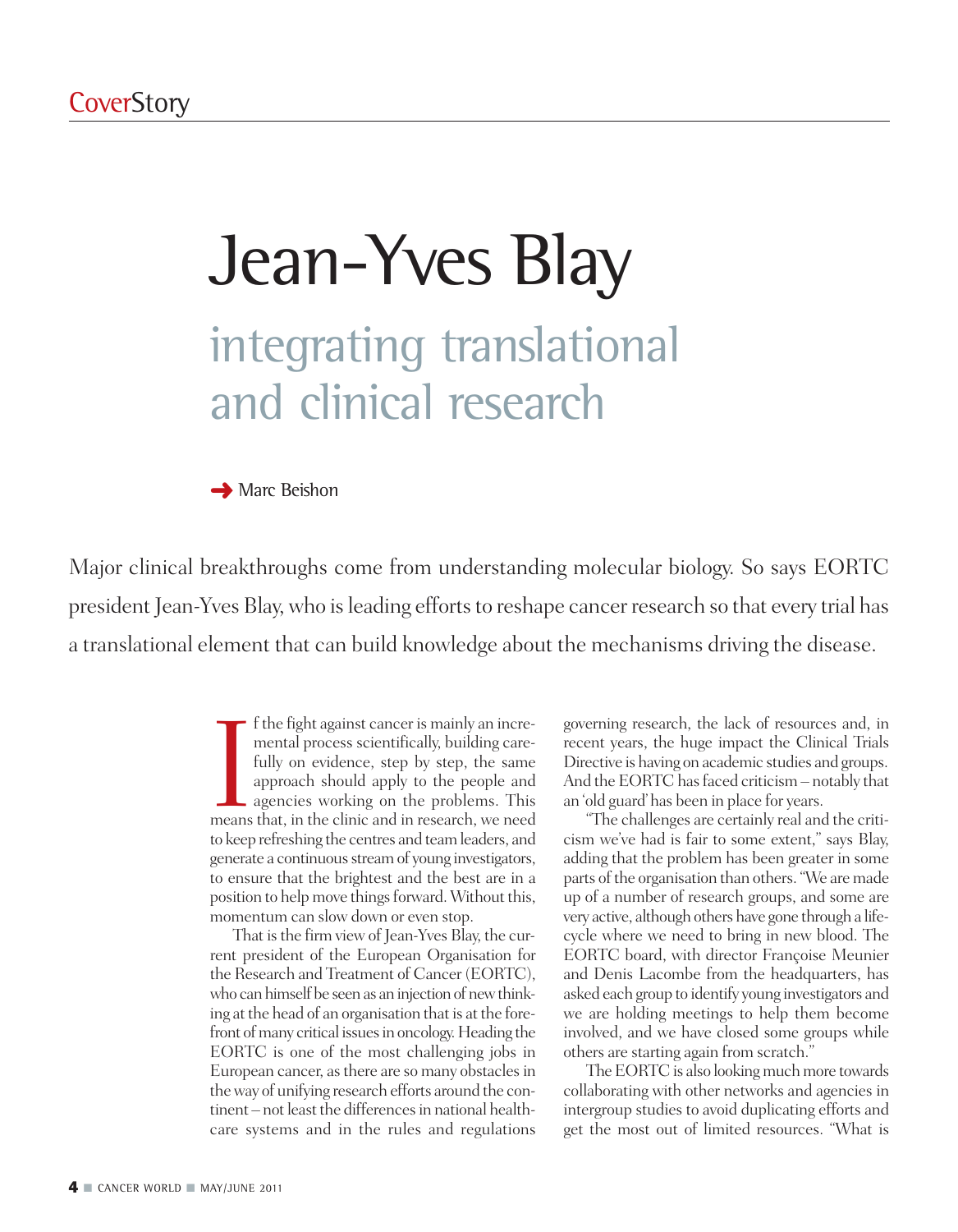

clear though is that the EORTC is probably the only body with the long-term expertise to organise clinical research in a range of cancers across countries in Europe," says Blay, "and we have other groups coming to us for this experience and not just to add patients to their studies."

Another part of the EORTC's strategy is to focus on a smaller number of expert centres to carry out complex and demanding clinical and translational trial work. The Network of Core Institutions (NOCI), under discussion formany years, has now been set up for this purpose. Last year agreements were signed with core centres – there are 26 now. They will implement complex molecular trials, but will, says Blay, also involve smaller centres, when needed, via EORTC's disease-specific groups. But smaller centres do lack the patient numbers and multidisciplinary groups needed to participate in increasingly complex translational research studies.

"The door is always open, but we must have centres capable of contributing a high level of accrual in studies, expertise in rare tumour subtypes, excellent molecular biology facilities and so on – and even the top centres do not have all the resources and people on their own. There are hundreds of new, targeted agents in development and hundreds of tumour subtypes, with more being uncovered each year. We simply do not have the resources to test

#### "We need to generate a continuous stream of young investigators to help move things forward"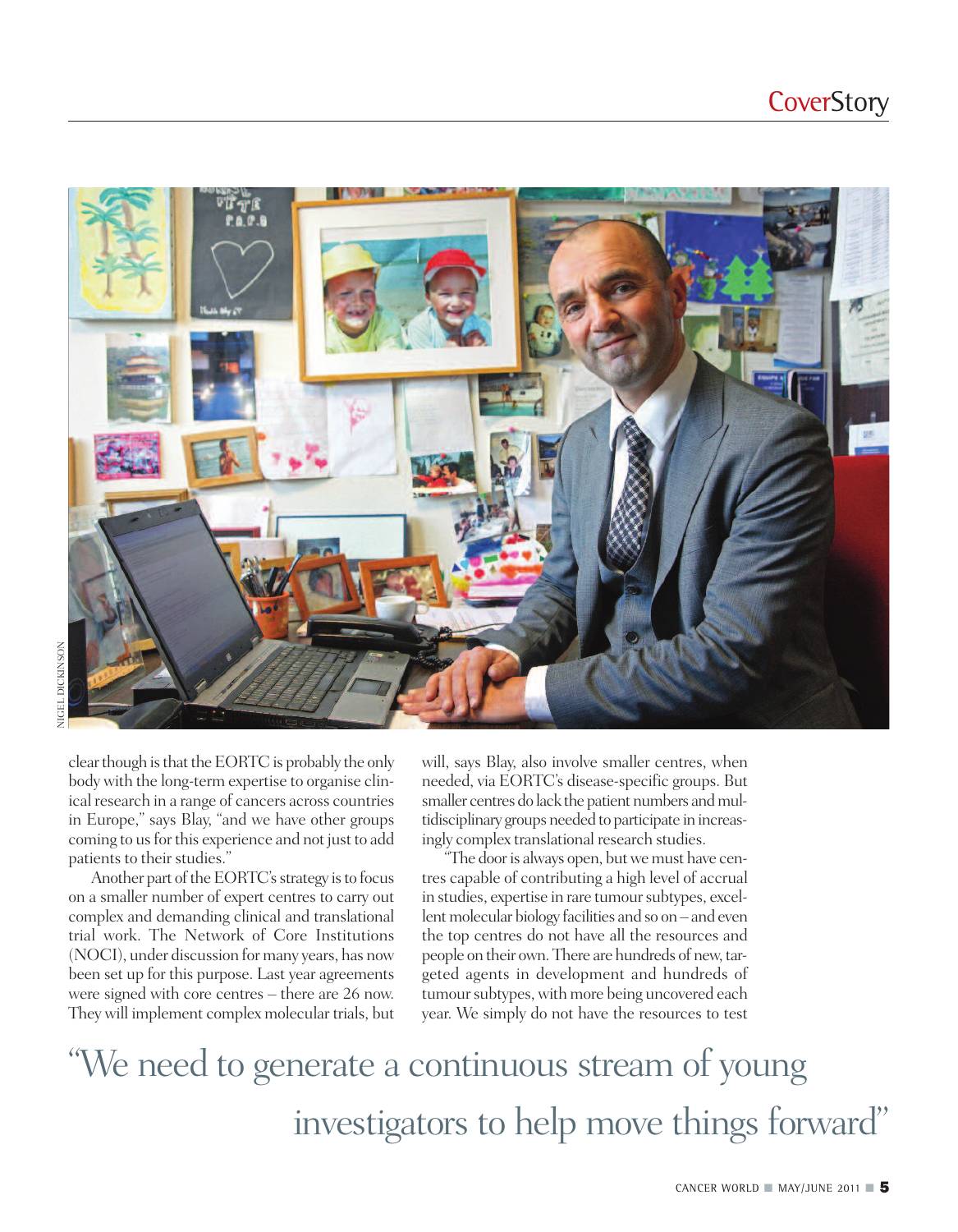combinations in an empirical way anymore and we must truly integrate translational research for rational treatment development that is both effective and less costly to carry out."

Blay's main job is professor of medical oncology at the University of Lyon and head of the medical oncology department atLyon's CentreLéonBérard, one of France's top dedicated cancer hospitals.As befits someone entrenched in the intricacies of translational research, he is a rare tumour specialist, having opted to focus on sarcoma from an early stage of his career.

That means he has been closely involved with the development of treatment with the standout targeted drug Glivec (imatinib) in the treatment of gastrointestinal stromal tumour (GIST). But as a medical oncologistwho attends virtually everymajor cancer research conference, he is also familiar with most of the promising new drugs and their molecular targets, not least because some are in EORTC trials.

"We are nowseeing several examples each year

of new targeted agents, such as that targeting ALK, with effect in both a rare tumour and a subtype of common tumours such as lung cancer. Another example is an agent targeting RANKL that exerts Glivec-like tumour control in a rare cancer – giant cell bone tumour – it has about 95%control, but also potent antitumour effect in bone metastases of more common tumours. We are also seeing a success story with the RAF inhibitor for melanoma developed by Plexxikon and now Roche. Crizotinib, an ALK inhibitor, is being evaluated in lymphoma, sarcoma and other rare tumour subtypes in a NOCI trial in the EORTC. It is this kind of translational research – where we select subtypes of patients with different, non-standard diagnostic tests – thatwe are setting oursights on now, inwhat should be practice-changing trials."

Most medical oncologists with strong research interests have of course focused on biological target selection for some time, but as Blay adds, actually pulling together the resources to get speedy answers

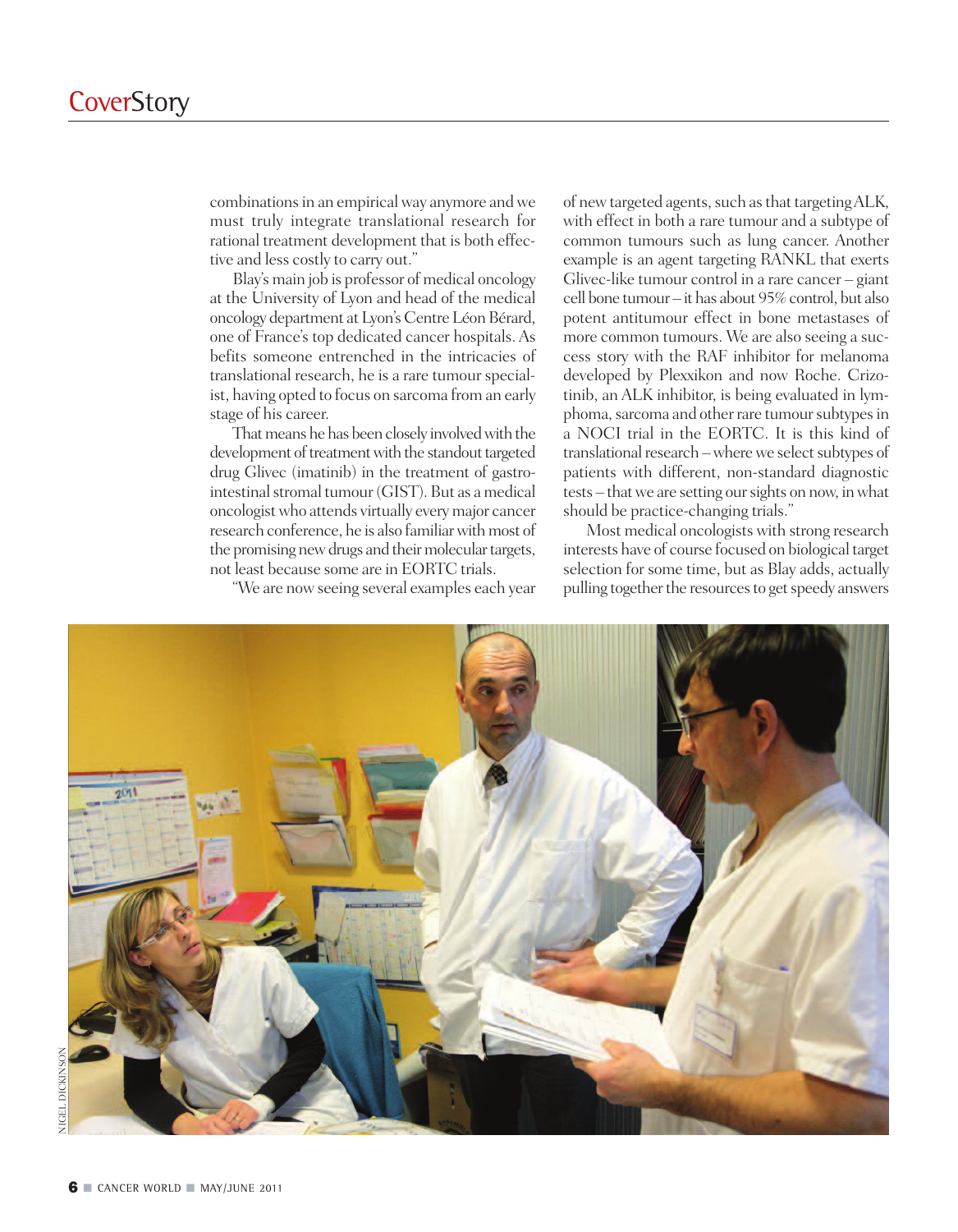### "It is harder for a team to keep in touch with patients on oral therapies and address their concerns "

to the right translational research questions is still a huge challenge. Having the right sort of platform in NOCI, together with other partners in Europe and further afield, is at least an important step forward he feels. His own contribution to French translational cancer research – he has helped put the country on the international map – and his confidence and infectious enthusiasm no doubt played a role in the decision to elect him to the EORTC presidency in 2009.

Blay comes from a family of doctors – including both parents and various other relations – and he says hewas'predisposed'to go the sameway. "I did my medical training in Lyon and had my first placement at Léon Bérard, and from then on I didn't want to do anything other than oncology – I wanted to work in a difficult areawith great promise for development and I wanted to do research."

He then spent a year at France's top cancer centre, Gustave-Roussy in Paris, training in research, where he was fortunate to come under the wing of the renowned and late medical oncologist Michel Clavel, who encouraged him to look around for research topics – and also to become involved with the EORTC. "I did my PhD on immunotherapy in cancer, but also looked at tumours that were not already crowded with researchers – and some then were almost 'unknown lands', including sarcoma. We could see that what we were learning about molecular biology would one day translate into treatment, but it did take some time."

Blaywas offered an assistant professor's position at Léon Bérard and proceeded to develop a researchbased clinical career during the 1990s, working on a range of cancers, but primarily sarcoma, lymphoma and kidney, trialling high-dose chemotherapy, continuing his work on immunotherapy with agents such as interleukin, and heading a cytokine  $('immuno-modulating')$  research lab that is now part of a major cancer research centre. Léon Bérard, he says, is now second in clinical research in France after Gustave-Roussy, and inand around the centre are an increasing number of labs and partner agencies.

Sarcoma did indeed become fertile ground for Blay, but the first major breakthrough from the medical oncology standpoint did not come until the identification of GIST as a distinct molecular entity, and soon afterwards the introduction of imatinib, which fundamentally changed treatment for this type of sarcoma. "Then in about 2002 we came to the understanding that other sarcoma subtypes needed different treatments based on molecular typing and surgical classification, and that is what is driving research into new agents now – understanding the molecular biology and designing rational treatments that target the tumour's causation event."

As Blay points out, molecular differentiation has now uncovered as many as one hundred sarcoma subtypes, and he expects at least another hundred more. "For example, we've found some very rare molecular subtypes such as a Ewing sarcoma where there may only be about 15 cases a year in Europe, while in the more common liposarcoma there are three completely different molecular subtypes that need different treatment."

Actually treating patients is also changing, as new agents, particularly those taken orally, are reaching clinics. "We used to do mainly in-patient clinics where people would come for two to three days of high-dose chemotherapy. Now we have mostly outpatient clinics, as 30% of people are taking only oral drugs and some IV chemotherapy can be done in an hour or so," says Blay. But this does bring other pressures. It is harder for a team to keep in touch with patients and address their concerns, and in France, as in some other countries, reimbursement for giving oral drugs is much lower than for administering IV-based therapy, which he says could raise funding problems in the future.

France had been lagging behind some other countries in the management of sarcoma patients, notably the UK and Scandinavian countries, says Blay, but he adds that the French sarcoma group, which he co-chairs, has started to follow by agreeing funding for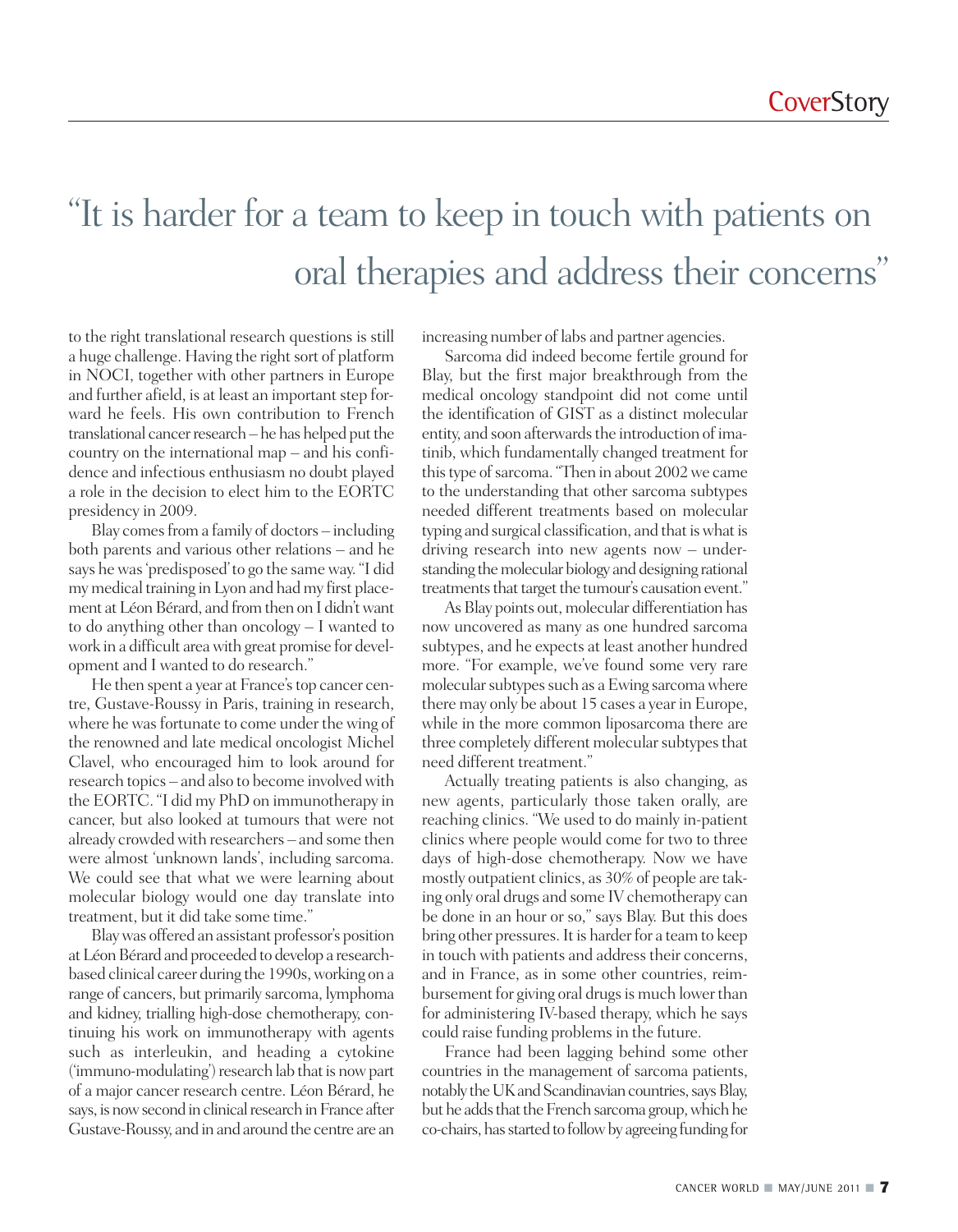a concerted national referral programme to major centres. "This started in 2009 and is progressing well. It is alsomandatory under our national cancer plan for all patients to have a multidisciplinary assessment, although we are still far from this target. One problem is manpower – if you aim to have a large team of specialists discussing all cases, it may be that some of their time is better spent somewhere else. But we have shown in a small local study in Lyon that patients who do reach a multidisciplinary board may have a better progression-free survival – about 20%." About 10% of French sarcoma patients are now in trials, he adds, although in the UK, one of the European leaders, it stands at about 18%.

Now, he adds, a much larger study is underway comparing the management of sarcomas in the Rhône-Alpes region with national recommendations andwith other regions in both France and Italy, again to demonstrate the impact on survival. This work is led by a certain member of his group at Léon Bérard, namely Isabelle Ray-Coquard, a medical oncologistwho also hap-

SIMON BACONNIER

Partners. With a group of patient advocates at the first Conticanet Patient Advisory Group workshop, Paris, 2006

pens to be married to Blay, in what must be one of the closest personal/professional partnerships in European oncology.

That study is work that was part of Conticanet, a 'network of excellence'for connective tissue tumours funded by the European Union's sixth framework programme (FP6), andwhich has nowended.Blaywas the coordinator of the project, which aimed to improve the molecular characterisation, management and treatment of what many think is a rare disease group, but which does affect up to 10,000 people a year in Europe. As usual with these projects, which comprise a number of work packages, Blay says what was actually achieved was different to some initial proposed outcomes: "But I suspect something is not going well if it's not changing or evolving," he says. Two particular changes he mentions are including molecular subtypes in cataloguing the epidemiology of sarcomas in Europe, and integrating academic research on surgical and radiotherapy treatment, and also imaging. Blay helped set up a Europe-wide patient group as part of the project, the Sarcoma Patients EuroNet Association (SPAEN).

These framework programme projects have the aim of leaving a sustainable legacy, and one Blay is particularly pleased about is a virtual tumour bank, which so far has 10,000 paraffin and fresh-frozen

sarcoma samples (see also Cutting Edge, p22). "This is accessible by anyone in the world, with agreement for research based on each contributor, and should be a good model for rare cancers – anyone can contribute provided they meet quality guidelines such as central pathology review, and we will see if it will be used

to identify new treatment targets."

Even without Conticanet, Blay says that the world of sarcoma researchers has been particularly close and there is a good deal of cooperation onwho does what work. Researchers from some countries, China, for example, have recently joined clinical trials for the first time, and he says multinational collaborations are increasing rapidly.And clearly, asthe complexity of translational research increases, the issue of how centres cooperate to answer the right question in any cancer type will be crucial.

"I have done a lot of translational research, and much of it has been what we call descriptive, or

### "This tumour bank is accessible by anyone in the world and should be a good model for rare cancers "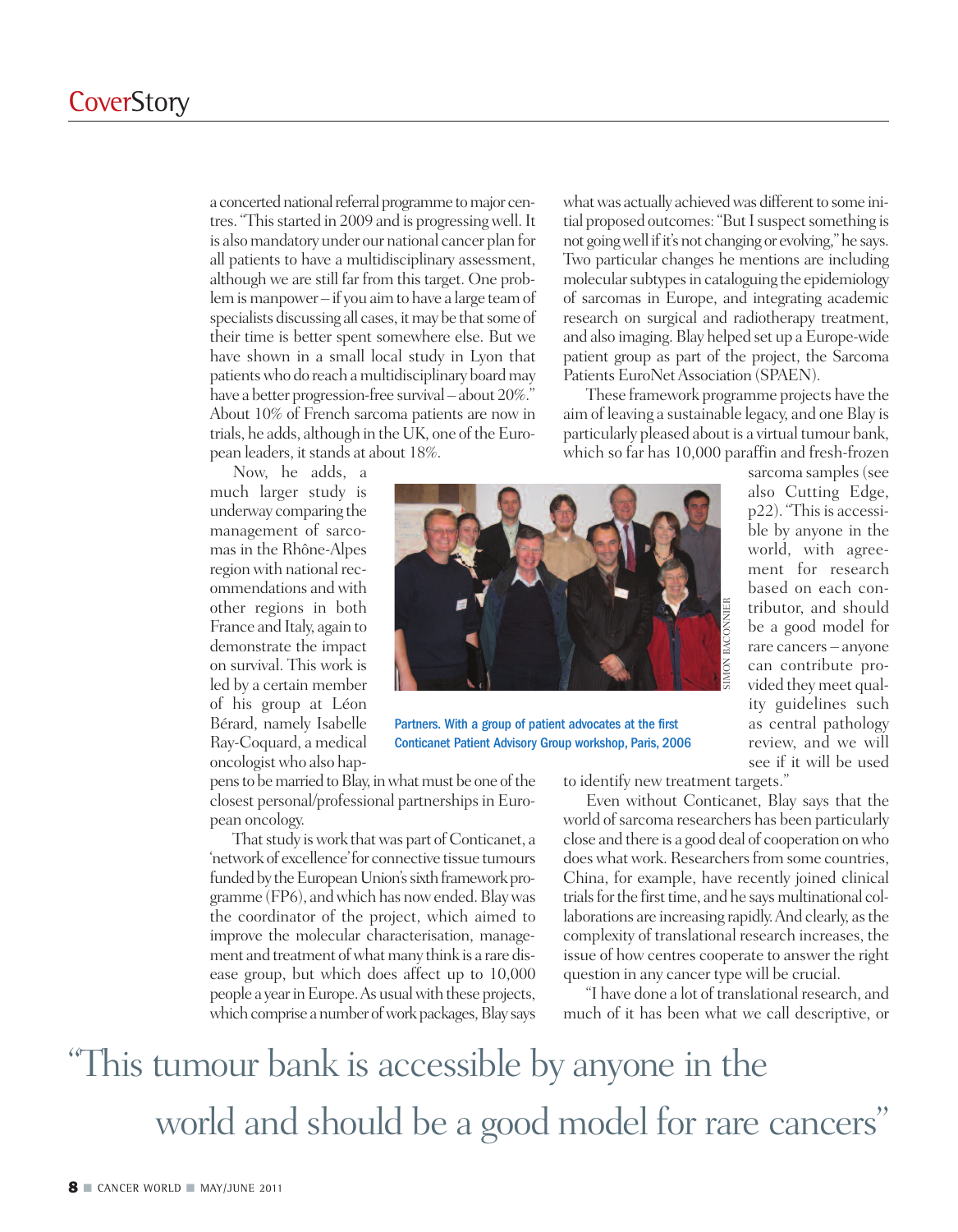## "We need much more to build what I call integrated translational research"

more harshly, cosmetic, where we may not understand the mechanisms, and of course we must carry on supporting this work. But now we need much more to build what I call integrated translational research, which is our aim at the EORTC and was set in train by my predecessors as president, Martine Piccart and Lex Eggermont."

Taking his ownwork to explain the progression in translational research, Blay says one of his most cited earlier papers found that patients responding to immunotherapy with IL-2 (interleukin-2) did less well if they were overexpressing a factor called IL-6 during treatment. "This is probably true and has been reproduced by others, but it did not go much further. But another study looked at a serum test to

identify patients who would not benefit from treatment and we were quite successful in also correlating VEGF level with a lack of response. This was confirmed later by other studies, not just those on immunotherapy, and is an important phenomenon that may have contributed to the development of VEGF inhibitors in kidney cancer, in particular in combination with interferon.

"Then we had another example, the EORTC phase II trial of imatinib in GIST, where in one arm we showed there was 90% control in GIST and none in non-GIST sarcoma. That was proof that selecting patients on the basis of a molecular alteration made sense. And finally an example of truly integrated translational research was finding that GISTs with a certain uncommon mutation (PDGFRA) were not going to respond to imatinib, so we can now identify these patients and drive them to another protocol where there is response."

A recent example that has been a major translational research success for the EORTC is in glioblastoma (a high-grade brain tumour), where the drug



temozolomide was found to benefit mainly patients with an inactivated repair gene called MGMT.

The most well-known translational study coordinated by the EORTC is, of course, MINDACT, large-scale research using gene expression captured on microarrays to improve the selection of breast cancer patients who can be spared chemotherapy. "I know there are strong opinions about it, and I accept that some see MINDACT as a complex academic exercise, but it is important not only because of the question but also for demonstrating that such research is feasible at this level," says Blay. "If it shows improvement in patient survival, thatwill be a real proof of the clinical value of the gene expression concept, and if not, then we will go in another direction."

He is still sceptical though of the applicability of gene expression in routine practice, although he does not doubt its value. "It offers an integrated view of genes being expressed in the cancer cell, but it may be hard to apply ultimately in clinics outside of major centres. What may be reproducible are the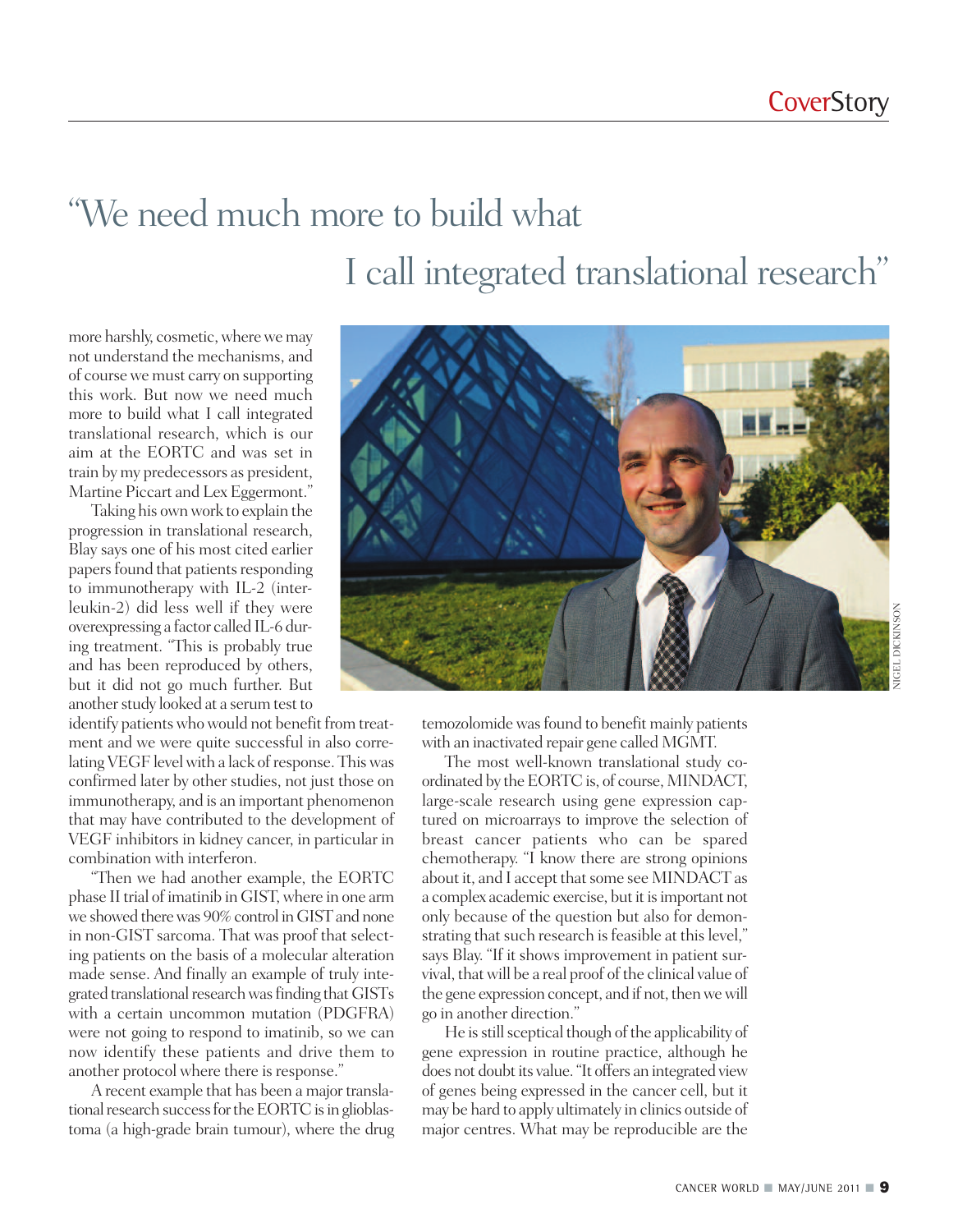#### "Blay talks of seeing encouraging signs that industry is investing in European centres"

structural alterations of DNA – there are easier tools to test things like amplifications from paraffin embedded tissue."

So one direction for research is the smaller trial on more focused populations of defined molecular subtypes, where the value of large-scale randomised trials can be less useful, says Blay, pointing to the ten or so key targets now in play, such as RAF and ALK. "If the population is not homogeneous enough, of course we will be doing large randomised controlled trials, butwe may not need them for certain agents with a targeted population when an outstanding clinical benefit is observed, imatinib being a prime example."

A thread common to both types of trial is increasing organisational complexity, given the need to link a wide pool of researchers working in different countries and continents, often across different cooperative networks, to accrue both expertise and patients, especially for rare subtypes. As Blay points out, there are two main types of clinical trial – drug development,where there is usually industry input, and therapeutic strategies, which really need multidisciplinary approaches, and for which funding is hard to find for independent academic research.

Although much early-phase drug development is done in the US, Blay talks of seeing encouraging signs that industry is investing in European centres, thanks to the quality of the researchers, "and possibly we are better placed for the focus on accruing patients for subtypes – a well understood molecular pathway is a good way to get to market now." And while major obstacles still stand in the way of academic research, the EORTC has found ways to mitigate the worst effects of the Clinical Trials Directive, which reduced the number of EORTC trials to a mere handful when it first came into force. The Directive is now up for revision.

Blay is keen to stress that the EORTC will be networking more widely on research, and will be happy for agencies such as the UK's Medical Research Council to take a lead on projects, for example, while the NOCI grouping, he says, will be a "truly efficient network instigating new trials that have molecular alteration as an inclusion criterion." NOCI is, though, currently dominated by centresin northern Europe and especially France, the UK and the Netherlands, and Blay acknowledges that there is still too much fragmentation in research networks around Europe. The EORTC itself has a budget of less than  $\in 20$  million – a far cry from its main international partner, the National Cancer Institute in the US.

Nevertheless, the EORTC, which is funded mainly by charity, is probably the most successful, long-standing cancer research network on the continent – and Blay intends it to stay that way. "It is critical we involve more young investigators so that EORTC research groups do not lose momentum – and it's a great way to develop a career as they will become better known to colleagues in their own countries." The quality of younger researchers who do get involved at European level is good, but it is a self-selected group - "It is a challenge for oncologists to keep up with the latest in molecular biology."

Another area of fragmentation that concerns Blay is what he terms the 'double culture' of basic and clinical scientists when it comes to translational research. Unusually for a clinician, perhaps, he would like to see more invested on the basic side, while maintaining clinical levels. "Major clinical breakthroughs come from understanding molecular biology, but we have to bring the two groups together more." Biologists need to understand that, while they have complete control of experiments in their labs, they have to adapt to reality in the clinic, where say collection of specimens is subject to what surgeons and pathologists can provide, and ethical and legal constraints. Networking meetings for clinical and basic researchers are now key events in Lyon, he says.

Like many senior oncologists, Blay's own research interests have expanded rapidly during